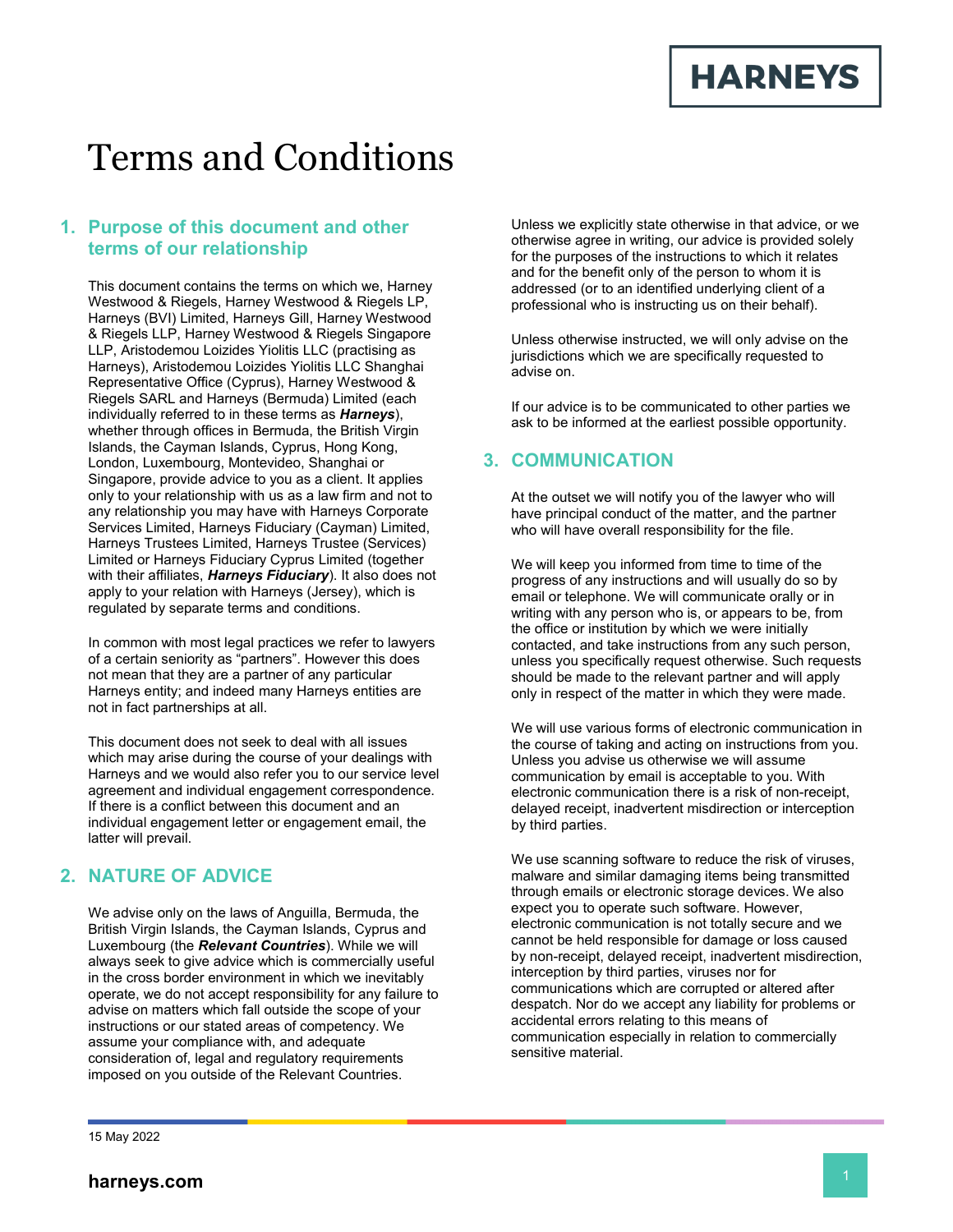Any email communications to or from us may be monitored by us for operational or business reasons.

When you seek and receive legal advice from us on your rights and obligations, legal advice or attorney-client privilege is likely to attach to our communications related to that advice. If we act for you in contemplated or actual legal proceedings, litigation or lawyer-client privilege is likely to attach to our communications related to those proceedings. You should be aware however that legal privilege may be lost by communicating with third parties or with people in your own organisation who are not involved in the giving of instructions to, or in the seeking, obtaining or receipt of advice from, us.

Whilst making every reasonable attempt to secure personal data, we cannot accept responsibility for any unauthorised access or loss of private information that is beyond our control. If you choose to communicate with us by any messaging application, such as WhatsApp, WeChat or any other form of messaging system or service, we accept no liability for any loss or damage and assume no risk which may occur as a result of any virus or security breach.

Please refer to the provisions of our Privacy Statement [\(https://www.harneys.com/privacy-statement/\)](https://www.harneys.com/privacy-statement/) for further information on how we collect personal data, how we use it, what rights and choices you have in relation to the personal data we hold and process and how you may contact us.

## <span id="page-1-0"></span>**4. TERMINATION**

You may terminate your instructions to us and we may cease to act for you at any time, in each case by written notice but we are entitled to and will retain all your papers, documents and other property in our possession while there is money owing to us for our fees and expenses in relation to any matter.

In the event that our engagement is terminated, you will be responsible for the cost of all work completed up to the date of termination and any costs incurred by us in concluding or transferring the matter. No discount will be offered on the basis of a premature closing of a transaction or other matter.

# **5. DUE DILIGENCE REQUIREMENTS**

As with other professional service firms, we are required to identify our clients (and, in a number of cases, beneficial owners) for anti-money laundering and combatting terrorist financing compliance (*AML KYC*) purposes when accepting instructions in relation to a number of areas of our business. The precise laws and the relevant guidelines which regulate client identification requirements will vary depending upon which office of Harneys you are dealing with.

Whichever Harneys office you deal with, we will always seek client identification and due diligence documents that comply with best practice under the relevant laws and regulations applicable to that office.

If you subsequently instruct another Harneys office or Harneys Fiduciary in relation to any matter, unless you indicate otherwise we will assume we may share any AML KYC provided by you to them. You should be aware that because of different requirements in different jurisdictions, you may still be required to provide additional AML KYC to comply with applicable local laws and regulations.

If you are a law firm or other professional intermediary, please also see paragraph [7.](#page-2-0)1 below in relation to your underlying clients.

Notwithstanding the scope of any regulatory requirements and without limiting our rights under paragraph [4,](#page-1-0) we reserve the right to terminate our relationship at any point where we have concerns about either the nature of the transaction(s) on which we are advising or persons involved with them or if any request for further information is not met promptly (whether we have an obligation or right to request such information or not).

We reserve the right to conduct credit checks (or to engage third parties to conduct credit checks) on any client, and by engaging Harneys you consent to such checks. We also reserve the right to seek guarantees of payment of our fees in relation to new clients or clients who do not have an established credit history.

# **6. LIABILITY CAP AND SCOPE OF LIABILITY**

Our maximum aggregate liability to you in respect of any engagement is limited to **US\$50 million** or the equivalent value in any other currency. We shall maintain professional indemnity insurance cover for such liability in an amount not less than US\$50 million.

Further:

- (a) we will not be liable for the acts or defaults of any third party, including Harneys Fiduciary or any agents or sub-contractors, and will only accept liability for direct loss suffered by the person instructing us or a disclosed underlying client alone and, in any event, only to the extent that such loss was reasonably foreseeable as arising from our act or default giving rise to the loss;
- (b) we will not be liable for any punitive, exemplary or multiplicatory damages or similar claims beyond the actual amount of your loss;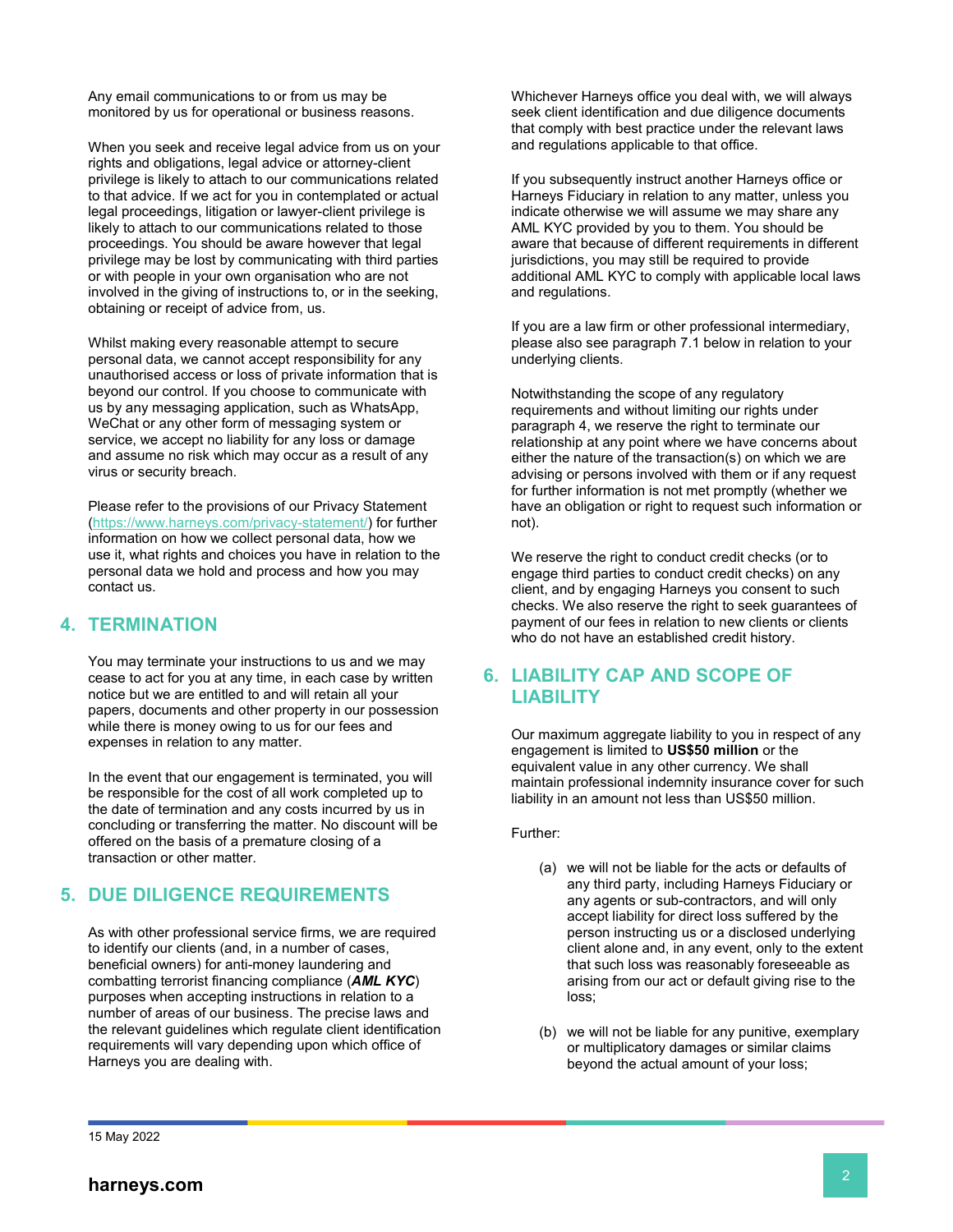- (c) we will not be liable for any consequential loss or loss of profit however arising, whether or not such loss was foreseeable and whether it was suffered by the person by whom we are instructed or any third party;
- (d) we will not be liable if you act on advice given by us on an earlier occasion without first confirming with us that the advice remains valid in the light of any changes in the law or your circumstances and will accept no liability for losses arising from changes in the law or in the interpretation of the law which are first published after the date on which our advice is given;
- (e) we will not be liable for any losses where those losses are due to inaccurate, incomplete or misleading information provided to us; and
- (f) we shall not be liable for any inability on our part to perform our services for any cause beyond our reasonable control, including adverse weather conditions affecting the relevant Harneys office,

and you agree not to bring such claims against us.

If we are jointly, or jointly and severally, liable to you with any other party we shall only be liable to pay you the proportion of your losses which is found to be fair and reasonably due to our fault. We shall not be liable to pay you the proportion which is fairly and reasonably due to the fault of another party.

It is a fundamental provision of these terms and conditions that you agree no individual has or will have any personal responsibility to you for the legal services provided by them on behalf of Harneys. This does not limit or exclude any liability of Harneys for the acts or omissions of any of its employees acting under the supervision of the firm or within the scope of their employment with the firm.

# <span id="page-2-0"></span>**7. IF YOU ARE LAWYERS**

The nature of our business is such that we are often instructed by other lawyers or other professional intermediaries. Our practice is also truly global so that many very different codes of behaviour apply to other professionals instructing us and their obligations in relation to us. It is impossible for us to monitor or enforce those so we choose to set out our own terms which we believe to be both reasonable and commercially viable.

#### **7.1 Underlying clients**

We expect to be informed of the identity of your underlying client or clients at the outset and to be given telephone and email contact details regardless of who

undertakes responsibility for our fees. We will assume that you will pass on our advice in a timely and accurate manner but reserve the right to communicate directly with the person you have identified as the underlying client at any stage.

If you carry out business in a recognised or equivalent foreign jurisdiction for compliance with AML KYC legislation and you are subject to equivalent application of the FATF Recommendations with respect to AML KYC then for due diligence purposes we may be able to rely on customer due diligence carried out by you on the underlying client. In such cases if you consent to such reliance then you must hold the relevant records for a minimum period of five years after the completion of the matter and allow us to inspect those records upon request or if required by the laws of the Relevant Country, provide us with copies of the AML KYC documents collected by you from your client.

#### **7.2 Fees**

If your firm does not accept responsibility for our fees we expect to be told either in your initial instructions to us or immediately on receipt of any estimate or communication from us in relation to fees. All estimates are given on the basis that the person requesting them is paying and are subject to change if this is not the case. Whilst we often waive requirements for money on account when dealing with law firms who are long established intermediaries, we may require payment on account if such firms do not confirm that they will be responsible for our fees.

Where your firm does not accept responsibility for our fees we expect you to use all reasonable commercial endeavours to assist us in obtaining payment of our fees from the party responsible.

#### **7.3 Conflicts of interest**

Our position is set out in paragraph [8](#page-2-1) of this document but if we are instructed by your firm in relation to an entity and have previously been instructed by your firm in relation to that entity we will assume that no conflict of interest issues arise unless you explicitly tell us otherwise.

#### **7.4 Acting for banks**

If we receive instructions from you to issue an opinion to a bank we will assume that you are acting on behalf of the bank unless you advise otherwise.

## <span id="page-2-1"></span>**8. CONFLICTS OF INTEREST**

The nature of our business and the limited number of law firms able to advise on complex transactions involving the law of the Relevant Countries means that what are commonly referred to as conflicts of interest or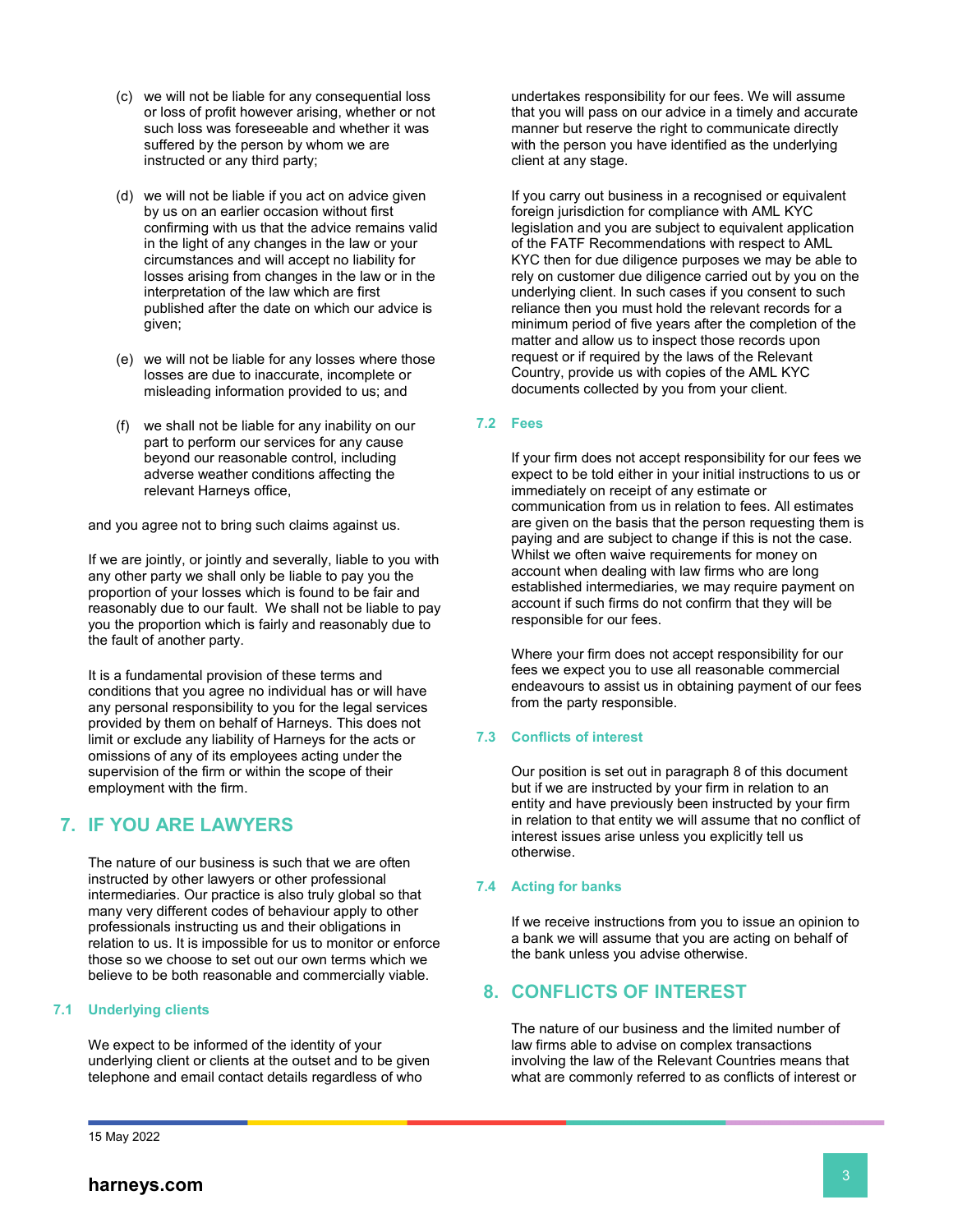potential conflicts of interest often arise. We set out below our policies in such circumstances. It is not possible to avoid all potential conflicts of interest and we therefore seek to manage them. In addition to the steps we take, in order to minimise the likelihood of a conflict arising, you must notify us as soon as you become aware of any potential conflict, or situation that may give rise to a conflict.

#### **8.1 What we mean by conflicts of interest and potential conflicts of interest**

- (a) **No exclusivity.** We act for a very large number of financial institutions and multinational groups. None of those clients have agreed to use Harneys exclusively and we do not expect you to. However, this means that we would not consider a conflict to arise merely by virtue of providing advice to a competitor. Similarly, the fact that we act for you in relation to one matter does not mean we will decline to act for another client against you in relation to an unrelated matter in future.
- (b) **Confidential information**. In the course of advising on a transaction we will almost always receive information in confidence; the possibility that we have received such information in relation to an entity incorporated in or operating from a Relevant Country in respect of which you instruct us is high. It is a term of our relationship that you agree that we shall not be under any obligation to communicate that information to you where it has been obtained from another source in confidence.
- (c) **Harneys Fiduciary**. Please see paragraph 10 below explaining our relationship with Harneys Fiduciary but note that we do not consider a conflict of interest arises only by virtue of the registered office or registered agent services that Harneys Fiduciary provides to relevant entities. However, Harneys may decline to accept instructions to wind up a company for which Harneys Fiduciary provides registered agent or registered office services.
- (d) **Previous advice**. We do not usually consider the fact that we have previously advised another third party in relation to a relevant entity to represent a conflict of interest. Acting for you does not preclude us from acting for another client in any matters that are not substantially related to our work for you. We may represent other clients' interests in other matters even if they are directly adverse to you or your affiliates. We may ask that you permit us to disclose the fact of accepting your instructions to our previous client.
- (e) **Nature of our role**. We are also frequently asked to advise in a situation where, despite differing commercial interests, what each client requires from us is similar (e.g. ensuring and confirming that the transaction documents are valid and binding insofar as the law on which we are qualified to advise is concerned). We would seek client consent to such a role except in situations where a lawyer in another jurisdiction instructs us on behalf of multiple parties.
- (f) **Searches and registration**. We do not consider that a request to obtain publicly available information, to request information from a registered agent or registered office provider, to register documents, to create and file registers, or to effect service of documents gives rise to a conflict of interest and will undertake such instructions without carrying out any conflict check procedures.
- (g) **Online tools**. Similarly, where a third party uses an online tool or automated advisory solution or similar service provided by Harneys, such as Harneys economic substance classification solution, we do not consider that as creating a conflict of interest if any client wishes to instruct us with respect to acting against the user of such service or relevant entity in respect of which such service is completed. However, Harneys may still owe a duty of confidentiality to such user or relevant entity in respect of information held by it.

#### **8.2 Procedures to identify conflicts**

As soon as you have identified the entities or assets in the Relevant Country to which your instructions relate, we will carry out an internal database search to see whether we have previously advised in relation to that entity or asset. We will utilise other methods only if specifically instructed to do so.

You should note a number of limitations inherent in this. First we are only able effectively to search against names of entities incorporated or organised in a Relevant Country. Unless all relevant parties are made available to us at the point at which we are instructed, a potential conflict may only come to light once we have commenced work. Secondly, details of shareholders/directors etc. and changes of names are often only made available to us at a very late stage in a transaction and we will only conduct fresh conflicts searches if asked to do so.

If, at whatever stage and for whatever reason, it transpires that we are not able to complete the instructions, you agree to pay for work done and expenses incurred up until the point at which it is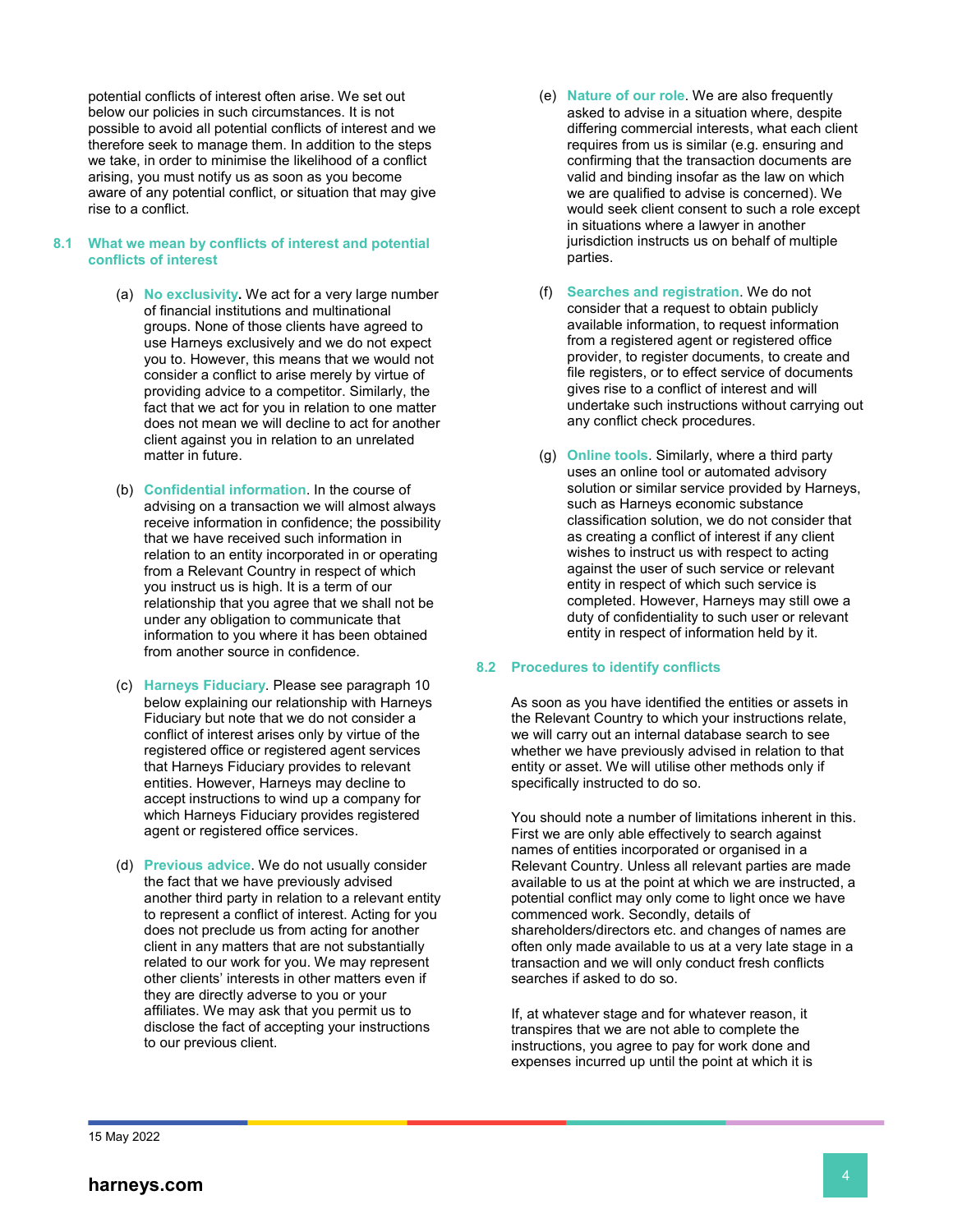determined that it is not possible for us to continue to act.

#### **8.3 Managing conflicts**

In the event that we identify a conflict, our first step will be to contact you to alert you to a potential conflict and ask you for permission to disclose your identity to the law firm or client for whom we have previously acted. Once we have received this we would contact the other client giving them such details about you and the proposed transaction as we are authorised to disclose, and seeking their permission to disclose to you details of the previous transaction and client. At this point we would be able to put before you the details of the nature of our previous involvement with the relevant entity so that you can decide whether you believe it is in your best interests that we act. If such communications are with your lawyers we do not consider that we have an obligation to ensure that every nuance of the possible ramifications of such a conflict has been explained to them.

If you are unable or unwilling to give permission for us to disclose your name or any transaction details it is unlikely that we will be able to obtain permission to disclose information from the other party.

Subsequent issues such as the implementation of an information barrier and taking such safeguards as you consider necessary should you wish us to accept your instructions will be agreed on a case by case basis.

#### **8.4 Subsequent conflicts**

In the event that a conflict of interest arises between two or more clients after we have accepted instructions to act for one or more of them, we reserve the right to cease acting for any or all parties irrespective of the order in which we were instructed.

Under no circumstances will we act for any client adverse to you in a specific legal matter if we have obtained confidential information from you which is material to that matter unless you give us express written permission to do so. However, in circumstances where we do not have such material confidential information, we may represent other clients in legal matters, even those potentially or actually adverse to you or any of your affiliates, without the need to obtain your consent.

# **9. HARNEYS GROUP**

The Harneys group is made up of a number of constituent law firms in the Relevant Countries. When you engage one or more of those constituent firms of Harneys your engagement is with those individual constituent firms. Engaging or communicating with one constituent firm does not mean (a) any other constituent firm is under any duty towards you, or (b) that any

15 May 2022

information or documents will automatically be communicated between constituent firms.

A number of our constituent firms are formed as limited liability companies. When we use the term "partner" we mean a person of partner-level responsibility, who may be a principal, director, shareholder or other employee. That person is not being held out in law as a partner of the limited liability company.

Where Harneys is engaged by another law firm then, unless otherwise indicated, we will act on the basis that law firm is engaging us as agent for their underlying clients. Where we are engaged by an agent on behalf of a principal these terms will be binding upon both the principal and agent. In all other cases Harneys acts for the instructing client as principal and not as agent for any other party unless otherwise agreed. Any advice given will be solely for the benefit of our instructing client. You agree not to share such advice with any other person except as may be expressly agreed by us, and we will not be liable to any other person with respect to that advice.

## **10. HARNEYS FIDUCIARY**

Harneys Fiduciary is a group of companies closely connected with Harneys. Harneys Fiduciary provides registered agent/office and other services to a large number of companies. Harneys Fiduciary and Harneys are separate entities performing very different roles and there are information barriers between them. Three consequences of this of which you should be aware are:

- (a) Except where clients of Harneys Fiduciary have explicitly authorised disclosure, lawyers at Harneys have no more access to information on entities for which Harneys Fiduciary provide registered agent/office and other services than do any other persons and will proceed in exactly the same way as if the corporate service provider were an entirely unrelated entity.
- (b) As noted above, the fact that Harneys Fiduciary provides registered agent and other corporate services to an entity does not represent a conflict of interest. However, Harneys may decline to accept instructions to wind-up compulsorily a company for which Harneys Fiduciary provides registered agent or registered office services.
- (c) Where appropriate, Harneys Fiduciary may issue a separate invoice for professional services which it provides separate from any invoice issued by Harneys for legal services.

However, we will operate on the basis that you have authorised us to communicate freely and share information with Harneys Fiduciary regarding your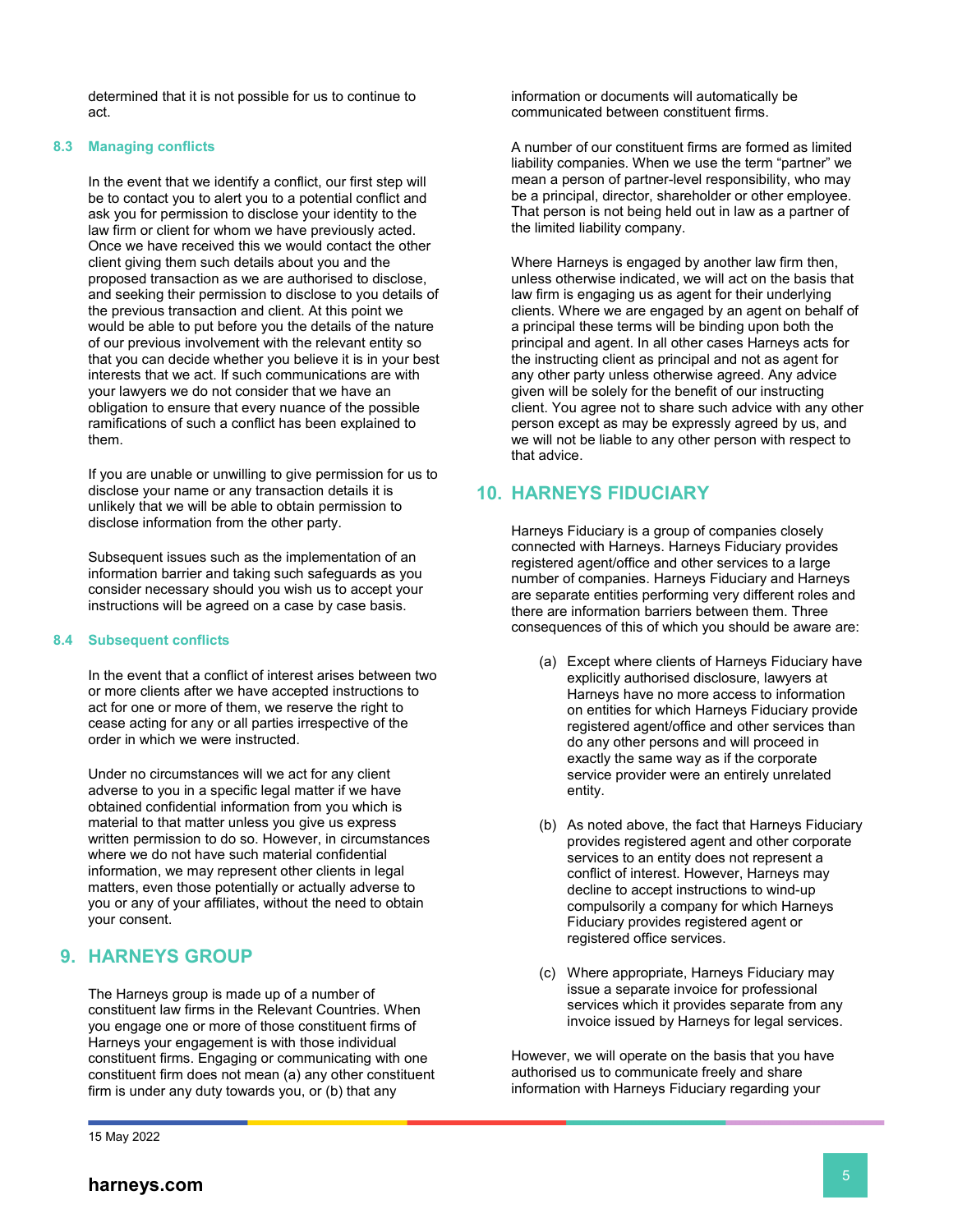instructions unless you indicate otherwise to us in writing.

## **11. BASIS OF CHARGING**

We generally charge fees based either on a time and expertise basis or on a fixed fee basis.

When our fees are based on the amount of our time and expertise a matter requires, our professional fees are normally calculated by reference to the current hourly rate of the lawyer concerned, applicable to the type of work done at the time the work is done. We reserve the right to charge higher rates or apply an uplift if either the nature of the work or the applicable deadlines justify this.

Hourly rates vary both between departments, offices and lawyers and the hourly rates of the lawyers working on your instruction are available on request. These rates are reviewed periodically and are adjusted and applied automatically from the time they are reviewed.

#### **11.1 Estimates**

For many transactions we are able to give estimates of the cost of completing the work. Estimates are not fixed fees or caps on our fees and are provided solely for the purpose of indicating to you the likely overall cost of our services. In the event that the actual fees that are chargeable on a time and expertise basis exceed the estimate, we shall be entitled to recover from you our fees in full.

#### **11.2 Fixed fees**

On occasion we are able to provide fixed fee quotations for particular instructions or elements of work within a larger instruction. We expect to be paid the amount of the fixed fee regardless of the time or expertise required to complete the work. However, we will not seek to charge more than the fixed fee quotation if our time and expertise costs exceed the fixed fee.

#### **11.3 Fee caps**

In certain limited circumstances, we may agree to cap our fees at a particular level. In this event we will charge fees for time incurred up to but not in excess of the amount of the fee cap. No fee cap will be implied into any estimate unless expressly provided for.

#### **11.4 Aborted or delayed transactions**

Transactions may be aborted or delayed for a variety of reasons beyond our control. Our fees are not conditional upon a transaction or other matter happening or not happening. We do not work on a contingency basis and in these circumstances we will charge for work done up to the time the transaction aborts or is delayed.

#### **11.5 Disbursements**

In instructing us you are authorising us to incur such external expenses as we consider necessary or reasonable and agreeing to reimburse us for such expenses. In relation to certain disbursements we also seek to recover part of the fixed costs associated with that type of disbursement (for example, we charge set fees for registry searches) and in the absence of agreement to the contrary will also add a charge calculated at 4.5% of our professional fees in respect of printing/photocopying costs and other general expenses not charged directly. However, we are not obliged to incur any fee, cost or expense on your behalf and we will have no liability to you in the event that we fail to pay for any fee, cost or expense unless we have agreed explicitly to pay such disbursement on your behalf and you have put us in cleared funds sufficient to cover the cost of such disbursement in full prior to it falling due.

Although we will ordinarily pay such disbursements directly and seek reimbursement in our invoice to you, for any significant third party disbursements (such as expert reports, external counsel's fees or significant payments of stamp duty) we reserve the right to pass such disbursements directly to you for payment.

#### **11.6 Grossing-up**

Our charges are net of any bank charges and withholding taxes and you should not assume that we are registered for tax in any country or state from which you may choose to make payment. If you are compelled to make any deductions from payments on account of such charges or taxes, you must gross up the payment so that we receive the amount stated on the face of any invoice which we issue.

#### **11.7 Orders for costs**

You agree to pay the full amount of our fees and disbursements in litigious matters irrespective of the outcome of any proceedings or any order for costs or any order on assessment which may be made. We should point out that even if you are successful in your litigation and you are entitled to the payment of your costs by another party (i) it is unlikely that you will recover the full amount which you have been billed by us, (ii) in some cases it is not possible to recover the amount awarded from a party against whom a costs order is made, and (iii) certain costs which form part of our fees and disbursements will not be recoverable including fees relating to work done by foreign qualified lawyers; this does not limit or reduce your obligation to pay the full amount of our fees and disbursements in full.

#### **11.8 VAT and GST**

All estimates and quotations are given exclusive of VAT and GST in applicable jurisdictions. Where VAT or GST is chargeable, it will be invoiced to you.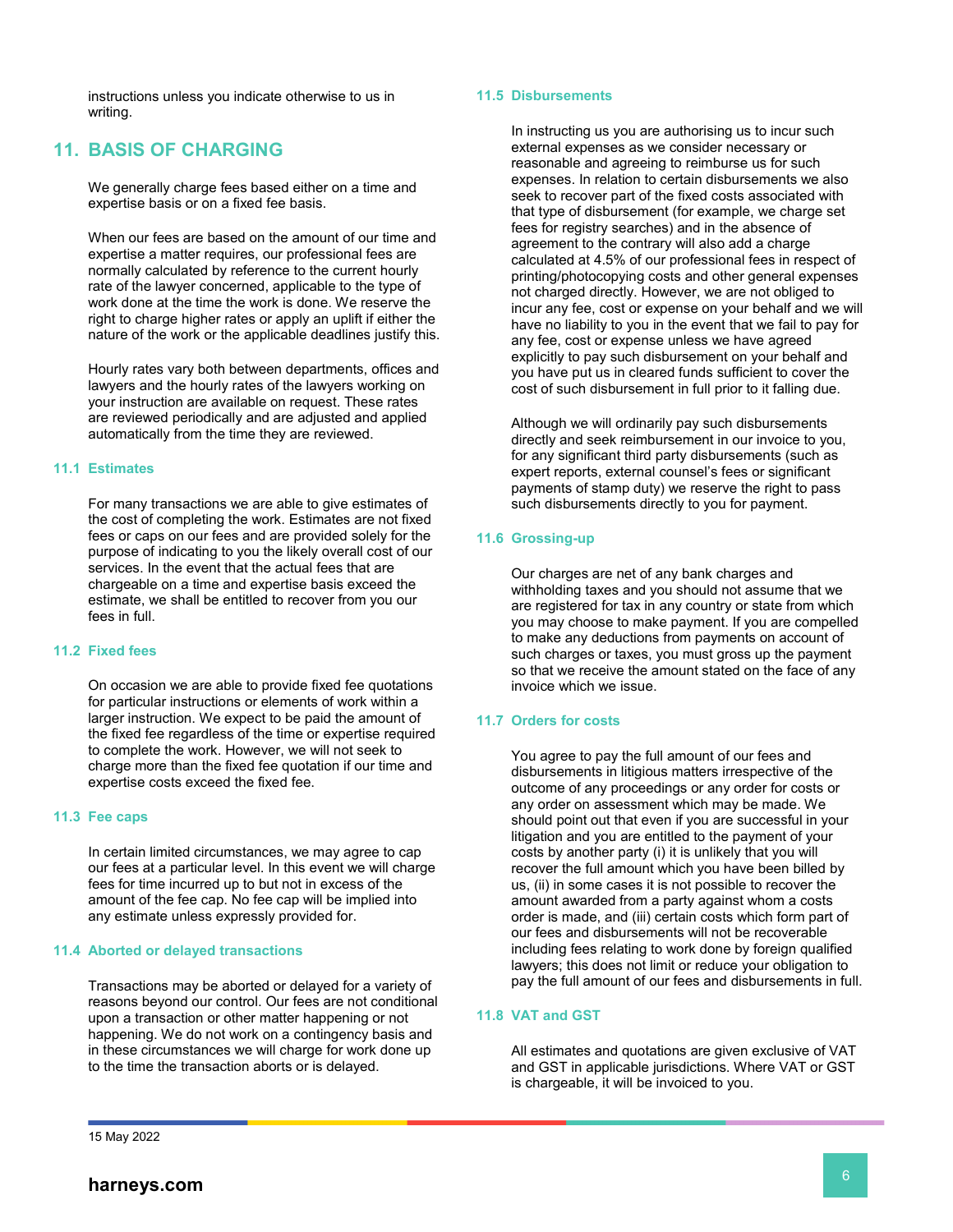No VAT, GST or similar charge is currently payable for legal services rendered from Anguilla, the British Virgin Islands, the Cayman Islands or Hong Kong.

Services provided from our London office are subject to the United Kingdom Value Added Tax Act 1994 and the Value Added Tax (Place of Supply of Services) Order 1992.

Services provided from our Luxembourg office are subject to the Luxembourg VAT Law of 12 February 1979 as currently in force and subsidiary legislation. The current Luxembourg VAT rate is 17%. In order to enable the VAT status of our services to be classified correctly, in particular in relation to a client based in a European Union country, you must provide to us such evidence as we may reasonably require for this purpose.

Services provided from our Cyprus office are subject to the Cyprus VAT Law 2000 and related subsidiary legislation.

Services provided from our Singapore office are subject to the Goods and Services Tax Act (Cap 115A) and subsidiary legislation. GST will be assessable where the services are provided to clients in Singapore.

Services provided from our Shanghai office are subject to the Provisional Regulation of the People's Republic of China on Value Added Tax and related subsidiary legislation and guidance. VAT will be charged at the prevailing rate due at the time of payment of any invoice and if additional VAT is chargeable at the time of payment then you will gross up the payment so that we receive the amount stated on the face of any invoice which we issue together with any additional VAT due. If you require a Fapiao you must tell us prior to making payment.

#### **11.9 Joint instructions**

Where our client or other person responsible for payment of our fees in relation to a particular matter constitutes two or more persons, then each person shall be jointly and severally liable for the full amount of payment of our fees and disbursements.

# **12. PAYMENT ON ACCOUNT**

We often require some or all of the fees we estimate as likely to be incurred on an instruction to be paid at the commencement of the instruction and held on account of our fees and any disbursements incurred for you in relation to that instruction.

Where we receive such payment on account, we will hold the money in a non-interest bearing account which is segregated from the firm's money. As and when invoices are rendered for professional fees and disbursements, you authorise us to apply the sums held in such account on your behalf to immediately settle such invoice.

In the event that the fees and disbursements incurred for you in relation to that instruction exceed the sums paid on account, you will settle the balance immediately in cash in the ordinary course.

Where there are any sums left on account following the conclusion of an instruction, we will either repay the balance to the account from which it was transmitted or we will seek your permission to apply it to another instruction if appropriate.

## **13. SUMS RECEIVED AS PART OF A TRANSACTION**

Other than in conveyancing matters relating to land situate in a jurisdiction whose law we practice, we generally do not provide our client account for the purposes of holding sums payable to third parties, whether as part of a transaction on which we are advising, to facilitate an escrow account arrangement, a trust arrangement or otherwise. In the event that such services are required, specific arrangements and additional due diligence will be required to comply with our regulatory obligations.

## **14. BANK FAILURES**

We accept no liability for any sums held in a client account which are not readily available to us as a consequence of failure of any financial institution which is regulated and doing business in any jurisdiction where you have instructed Harneys (a *Bank*), or any restriction by that Bank of access to deposits.

In the event of the failure of a Bank or similar event relating to insolvency or illiquidity of the Bank, our liability for sums held by us (whether money on account for fees or sums received by us as part of a transaction) which have been deposited with a Bank is limited to such sums as we can reasonably recover in the bankruptcy or reorganisation of the Bank.

# **15. INVOICES**

Although often for non-contentious matters we will usually submit an invoice at the completion of a transaction, unless we explicitly state otherwise, we reserve the right to submit invoices periodically (not more than monthly). Contentious matters will usually be billed monthly.

Invoices will be submitted by email only.

Payment is due within 14 days of the date of the invoice.

15 May 2022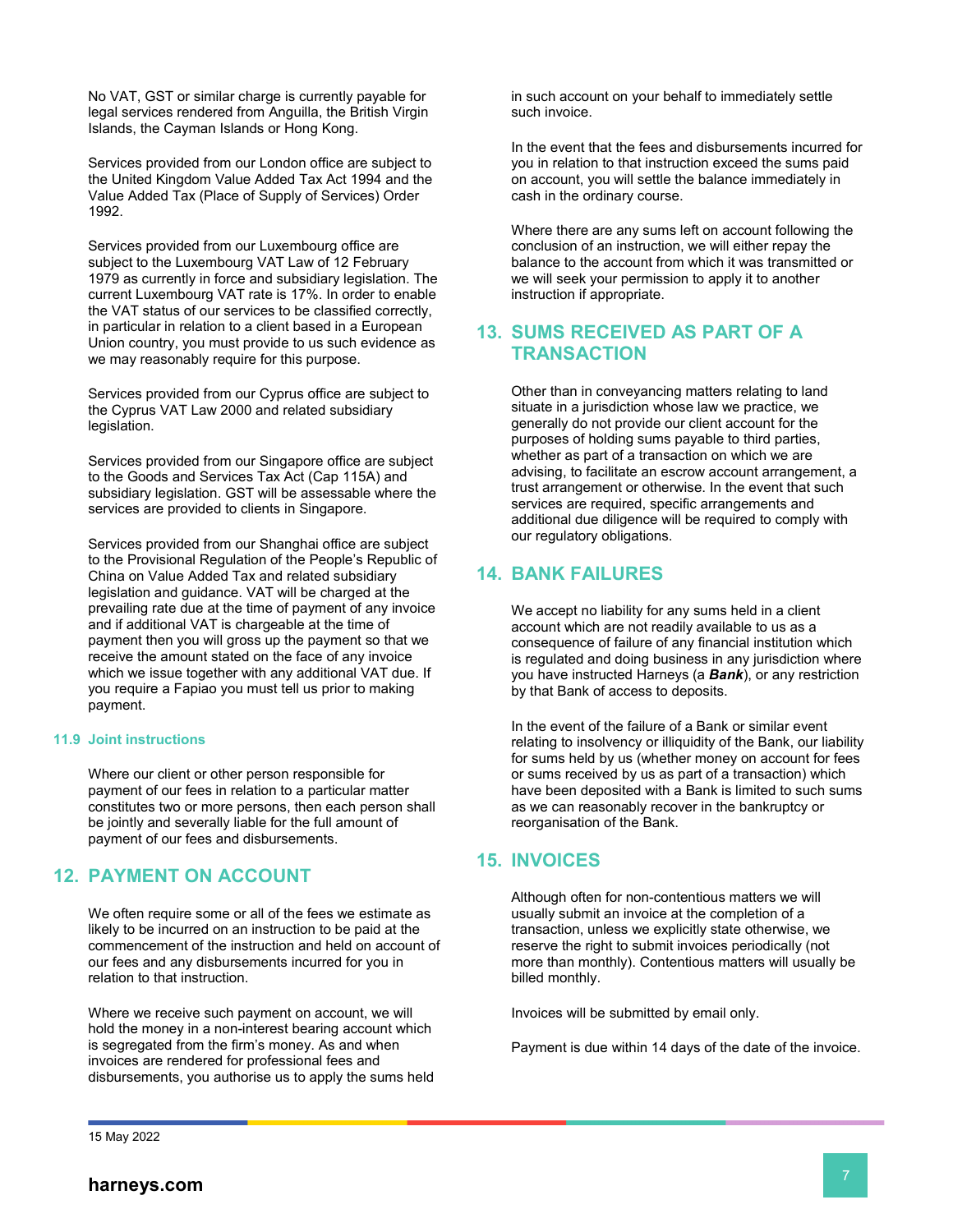If you wish to dispute any part of an invoice in good faith then you must do so within 30 days of receipt of the invoice after which time the invoice shall be treated for all purposes as agreed. Any notice of dispute must be in writing and must clearly set out the basis of your objection.

#### **15.1 Delinquent accounts**

- (a) **45 days**. Where any sums are not paid within 45 days of the date of an invoice, interest shall become payable on the invoice from the date on the face of the invoice at an annual rate of 8.5%.
- (b) **90 days**. Where any sums are not paid within 90 days of the date of an invoice we reserve the right to impose a late payment charge of US\$250 in relation to administration of the outstanding fees. For any sums not paid within 90 days of the date of the invoice we also reserve the right to rescind and forfeit any discounts or preferential fee arrangements which otherwise applied to the relevant invoice and reinvoice at the full amount which otherwise would have been payable, and you agree to pay such amounts in full.
- (c) **120 days**. In the event that it becomes necessary to engage collection agents, tracing agents, lawyers or other third parties to secure payment of any invoice which has been outstanding for over 120 days, you will be responsible for the payment of all such charges on an indemnity basis, which shall be added to the relevant invoice. We may provide any documents relating to you (including documents provided for compliance purposes) to such collection agents to assist with recovery of outstanding amounts. We may also factor or assign debts which relate to invoices which are unpaid after 120 days.

#### **15.2 Stop work**

We reserve the right to stop or suspend working in relation to any matter where the relevant client has not paid any outstanding invoice(s). In the event that we do stop or suspend working on any matter on the basis of unpaid fees, we shall not be liable for any loss or damage which this may cause.

## **16. PRACTICES**

Harneys will always seek to act in what we reasonably believe to be your best interests throughout the terms of our engagement. However we will not act in any way which is either illegal or unethical. In particular:

- (a) we have strict anti-bribery and anti-corruption policies and procedures which apply to all of our offices and staff worldwide;
- (b) we will not engage in or facilitate any form of tax evasion, or unlawful avoidance of tax reporting requirements;
- (c) we will not engage in or facilitate any actions which are intended to directly or indirectly pervert the course of justice in any jurisdiction; and
- (d) we will always treat any personal data we are provided with in a manner which respects the privacy of the underlying data subjects, using appropriate security systems to store and use your data, in the manner described in paragraph [19](#page-8-0) (Data Protection) below.

## **17. CONFIDENTIALITY**

All information that you provide to us will be treated as confidential unless you advise us otherwise or the information is already in the public domain. Much of the information you provide to us will also be covered by legal professional privilege, although the rules relating to privilege vary by jurisdiction, and are determined by law.

We will take all commercially reasonable steps to maintain adequate safeguards to protect the confidentiality of any information relayed to us. We will not be liable for any loss of confidentiality caused by the actions of a third party which could not have been prevented by the operation of commercially reasonable safeguards.

Under the laws of various jurisdictions in which we operate we may in certain circumstances be permitted or compelled to disclose confidential information to regulatory or law enforcement authorities. In such cases we will not be liable for any disclosure which we reasonably believe to be in compliance with our legal obligations in such jurisdiction.

At the completion of a matter we will retain relevant documents for at least the minimum periods prescribed required under applicable law. After the end of those periods we may dispose of the files without further reference to you.

Periodically we are asked to provide examples and brief details of important transactions and matters that we have been involved with to legal directories and other media. Where a transaction and the parties have already been publicly reported in the mainstream financial press or a court judgment has been issued in open court, we will assume that we are permitted to indicate that we were involved in the transaction or case unless we have been instructed that we may not do so.

15 May 2022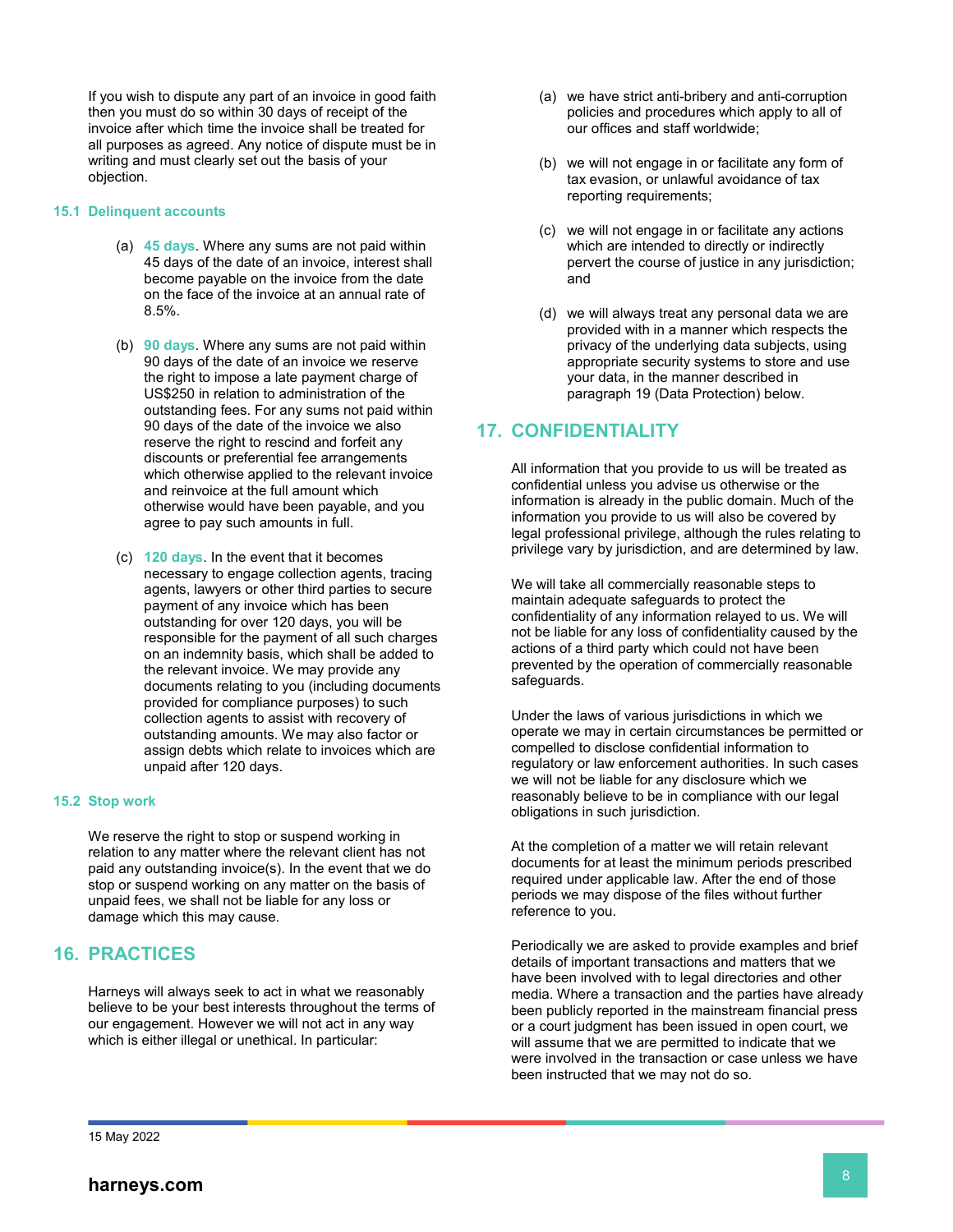## **18. INTELLECTUAL PROPERTY RIGHTS**

We will retain all copyright in any document prepared by us during the course of our instructions unless specifically agreed otherwise.

# <span id="page-8-0"></span>**19. DATA PROTECTION**

We may obtain, use, process and disclose personal data about you in order to carry out our instructions and for other related purposes including updating and enhancing our client records, analysis for management purposes and statutory returns, crime prevention and legal and regulatory compliance, and in any case as further set out and explained in our Privacy Statement [\(https://www.harneys.com/privacy-statement/\)](https://www.harneys.com/privacy-statement/).

We will comply with all relevant law and in particular, where applicable, with the provisions of the EU General Data Protection Regulation (Regulation 2016/679). Please refer to the provisions of our Privacy Statement for further information on how we collect personal data, how we use it, what rights and choices you have in relation to the personal data we hold and process and how you may contact us.

## **20. MISCELLANEOUS**

These terms and conditions shall govern the terms of our relationship from the time when we receive formal instructions from you to proceed with any matter. The obligations created hereunder shall continue after the completion of the matter or the termination of the relationship.

These terms and conditions are Harneys standard terms and conditions of engagement, and as such may be amended from time to time by Harneys. These terms and conditions are subject to any specific variations which may be agreed in writing between us in any signed engagement letter.

If Harneys merges or amalgamates with another firm any engagement which we have with you shall not terminate as a result and the successor firm shall continue the engagement.

You may not assign any rights which you may have against Harneys or any of its partners to any other person without our prior written consent.

If any of the provisions of these terms and conditions are found to be unenforceable for any reason in any jurisdiction, the remaining provisions shall not be affected.

## **21. APPLICABLE LAW AND DISPUTE RESOLUTION**

These terms and conditions and service contract with you are made under the law specified in the engagement letter entered into between you and Harneys, or, in default of any other specified governing law, British Virgin Islands law.

Subject to any express provisions set out in any engagement letter between you and Harneys, the following provisions shall apply:

- (a) Any dispute or disagreement between you and Harneys shall be resolved exclusively by arbitration.
	- (i) These provisions shall apply to any dispute or difference arising out of, under or in connection with our engagement (whether in contract, tort, restitution, bailment, breach of statutory rights, in equity or otherwise), including any dispute as to the existence of, validity or applicability of any provision of any agreement between us (including these provisions) or the consequences of any termination, invalidity or nullity of such agreement or any provision of it (a *Dispute*).
	- (ii) Any Dispute between the parties which cannot be resolved amicably shall be referred to a sole arbitrator (the *Arbitrator*) and resolved by arbitration.
	- (iii) Either party may serve a written notice on the other party that a Dispute must be resolved by arbitration. The parties shall then seek to agree the identity of and jointly appoint the Arbitrator. If the parties are unable to agree upon the identity of an arbitrator within 21 days, the Arbitrator shall be appointed by the BVI International Arbitration Centre under the BVI IAC Arbitration Rules (the *Rules*). No person may act as Arbitrator (including as a replacement for an Arbitrator who ceases to act) where they have a conflict of interest in relation to the Dispute.
	- (iv) The following provisions shall apply to the conduct of the arbitration:
		- (1) The arbitration shall be held in Road Town, Tortola, British Virgin Islands and shall be conducted in English.
		- (2) The arbitration shall be conducted in accordance with the Rules, the

<sup>15</sup> May 2022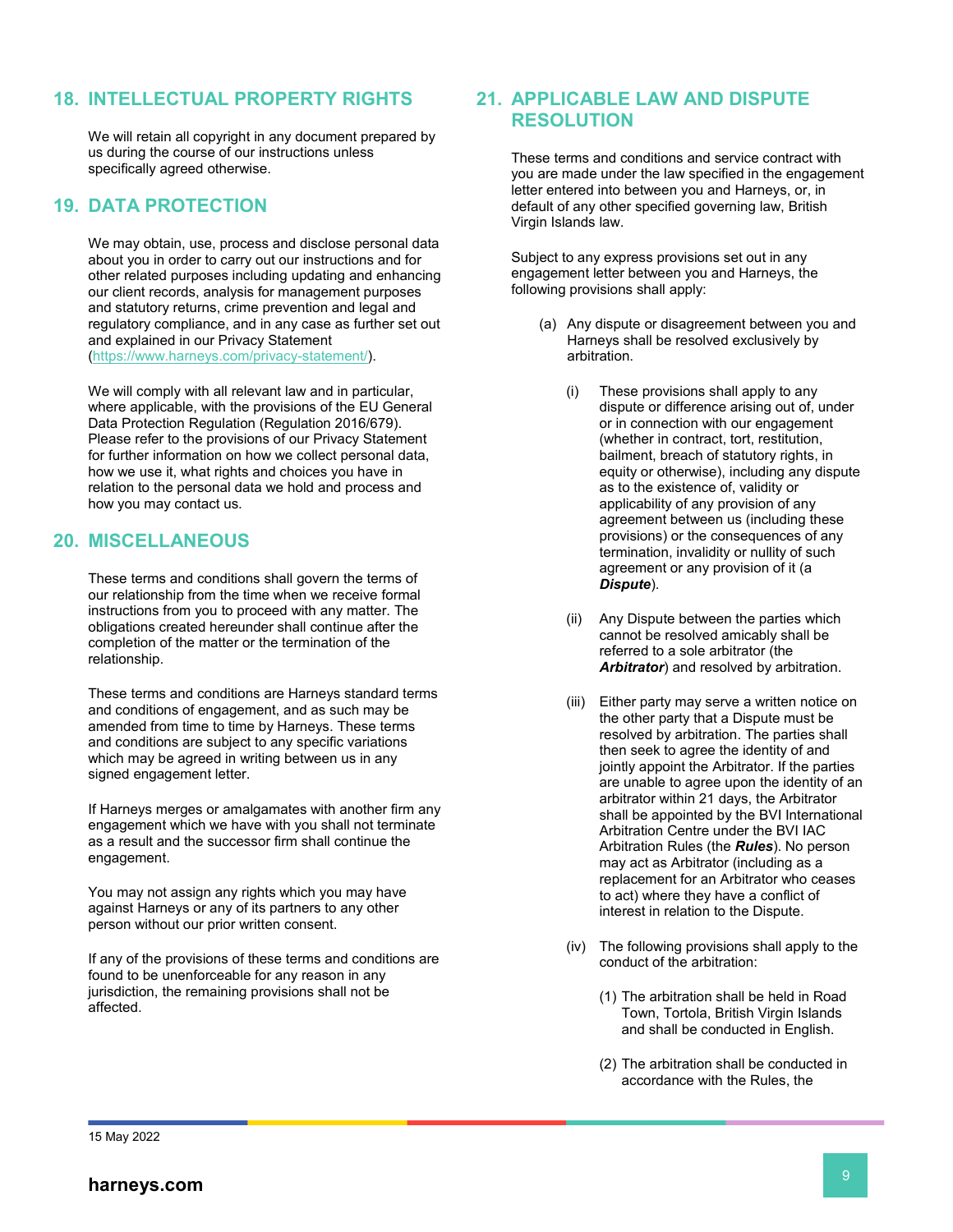provisions of which shall be deemed to be incorporated into these provisions, save that where there is a conflict these express provisions shall prevail.

- (3) If any party fails to comply with any procedural order made by the Arbitrator, the Arbitrator shall have power to proceed in the absence of that party and deliver the award.
- (4) The arbitration shall be conducted in private and all documents relating to the conduct of the arbitration shall be treated as confidential between the parties.
- (v) All of the provisions of Schedule 2 to the Arbitration Act 2013 shall apply.
- (vi) The exclusive seat of the arbitration shall be the British Virgin Islands irrespective of where the Arbitrator signs the award, and the proper law of the arbitration shall be British Virgin Islands law.
- (b) Nothing in paragraph (a) above shall limit Harneys' ability to claim or take any proceedings against you in any jurisdiction for unpaid fees or disbursements. In the event that Harneys commences proceedings for unpaid fees or disbursements you will not be entitled to a stay of such proceedings in favour of arbitration under paragraph (a) above.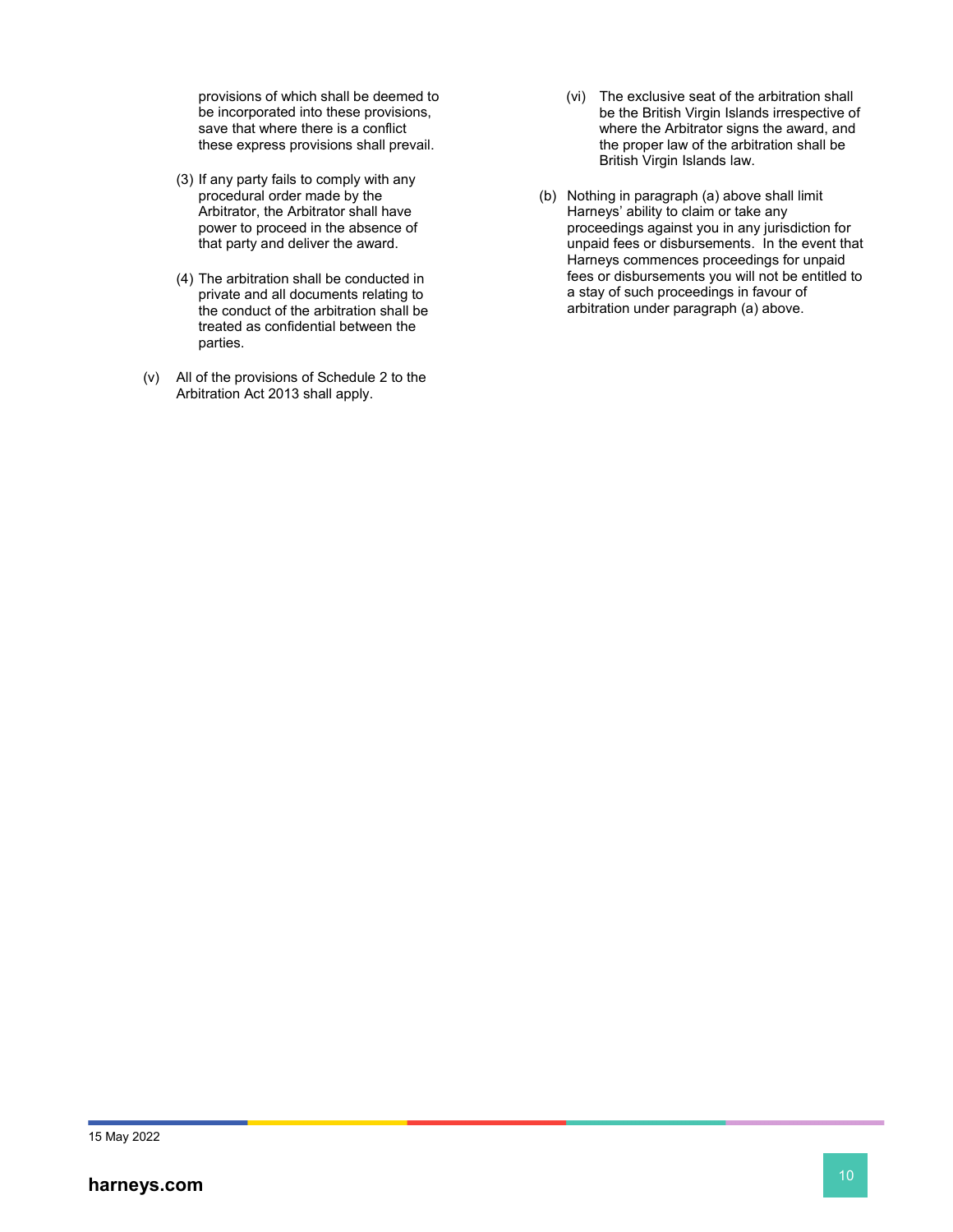

# Service Level Agreement

# **APPROACH**

We will add value. We will do this by:

- Providing options and solutions rather than merely stating theoretical problems
- Keeping you informed as to the progress of a transaction
- Explaining to you what we are going to do, why and when
- Meeting deadlines to which we commit
- Understanding our role and its significance or limitations

# **ACCESSIBILITY**

All email addresses and direct lines of our lawyers are on our website. Voicemail messages will contain useful information as to our whereabouts and duration of possible absences.

# **TEAMS AND CONTACT PARTNERS**

The nature of our work tends to militate against large teams of lawyers. We will provide you with a contact partner and associate of sufficient experience to have day to day conduct of the transaction, as well as contact details for both in our initial response to you.

# **SERVICE STANDARDS**

Confirmation of receipt of instructions, and if sufficient information has been made available, estimates and confirmations as to conflicts will be given within 24 hours.

Calls will be returned and emails acknowledged on the same day.

# **VALUE**

We have never been and never wish to be the least expensive law firm. We do however constantly strive to deliver the best value for money. Our fee estimates contain no hidden costs and we will always tell you as soon as possible if we believe a fee estimate is no longer realistic.

We believe that our resources, the way our overseas offices operate and our staff's commitment to their clients give us an unparalleled ability to add value in the areas in which we operate.

# **IN RETURN WE EXPECT**

- Prompt payment of invoices
- Honest assessments of urgency
- Accurate assessments of the scope of work at the outset

## **FEEDBACK**

If we fall below the standards set out in this service level agreement we want to hear from you. If we otherwise disappoint you we also want to hear. Your primary point of contact should be the partner responsible for your matter but in their absence please contact the Global Chairman Ross Munro at [ross.munro@harneys.com.](mailto:ross.munro@harneys.com)

Members of our client care team may contact you after completion of a transaction. They do so to obtain an honest assessment of our performance and any time which you spare them is appreciated.